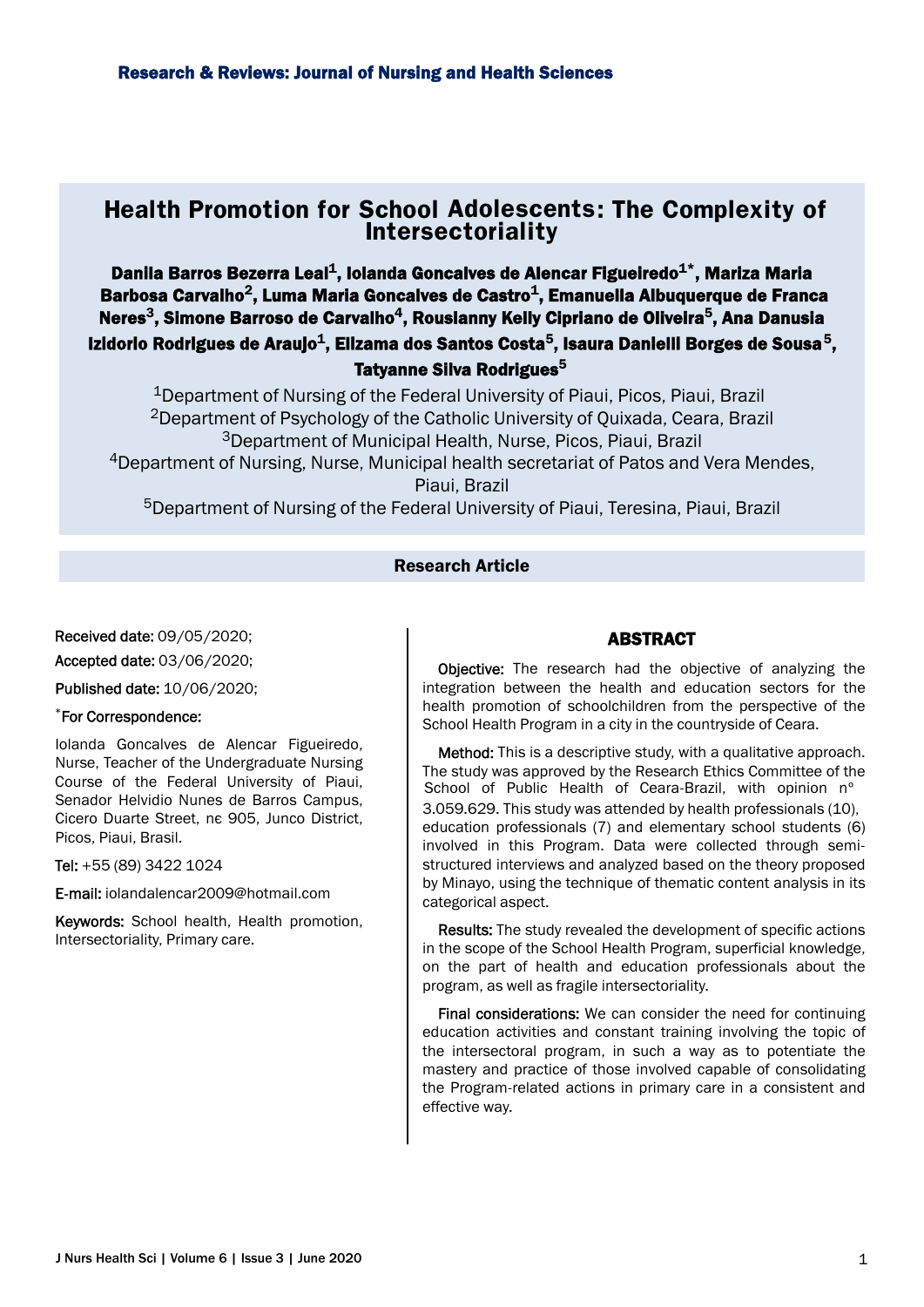### INTRODUCTION

Health education in the school environment provides that the individual becomes co-responsible for his/her health and the space in which he/she is inserted, thereby enabling the empowerment of citizens since a young age, so that they can contribute significantly to the achievement of improvements in quality of life  $^{[1]}$ .

In this sense, the School Health Program (PSE, as per its Portuguese acronym) aims, in an articulated way between the health and education domains, at ensuring a comprehensive training of children and young schoolchildren, in such a way as to enable health actions in the school routine, a place of physical, moral, psychological, emotional and social development of the individual, in addition to facilitating access to health services, as a result of a greater interaction among health professionals, education professionals and the target audience of this program <sup>[2]</sup>.

The establishment of PSE was based on several projects and policies focused primarily on adolescents, with actions aimed at health promotion, identification of risk groups, early detection of diseases, among many others. Over the years, several proposals involving this theme were made available, but then, in the year 2003, the Ministry of Education, in partnership with the Ministry of Health, launched the project Health and Prevention in Schools <sup>[3]</sup>.

Nevertheless, the implementation of PSE only happened in 2009, with the adhesion of municipalities, characterized by an integrated policy initiative that considers the concept of health promotion and has as one of its main guidelines the intersectorality, thereby reinforcing the importance of articulation between the health and education areas, as well as other sectors, always in favor of the good development of the subjects involved in this program  $^{[4]}$ .

PSE is a tripartite responsibility of the federated entities, which are organized through the Intersectoral Working Group in the Federal Government, States, Federal District and Municipalities that adhered to this program to ensure the implementation of actions, in line with management support, continuing education, follow-up and evaluation <sup>[5]</sup>.

We should emphasize the importance of the active participation of all entities and target audience in the construction of citizenship of young people, with a view to contributing to the strengthening of the activities of the program in question, besides the fact that managers need to be sensitive to the planning of actions and allocation of human, material and financial resources [6].

Health actions developed in the school environment should not only involve students, but also the families to which these students belong and all those who make up and are present in the school routine, from employees to the community in which the school is inserted.

In addition, the fragmentation and disarticulation of public policies with different sectors entails a lot of resistance on the part of those involved, thereby suggesting the need for enhancement in in giving continuity to the program guidelines, in order to have a better appropriation of the intersectoral axis and the real possibilities of action that constitute the program itself [7] .

Studies that describe intersectoral actions in Brazilian public health problems clarify that none of the analyzed programs explains the definition of intersectoriality on which they are based and does not present information on their continuity and sustainability, thereby concluding that there is a need to develop a greater number of evaluative researches on intersectorality in health policies [8].

In view of this context, we raised the following question: Is the PSE developed in a municipality in northeastern Brazil in line with the program guidelines with regard to the integration of the health and education sectors?

This proposal had the objective of analyzing the integration between the health and education sectors, in order to provide health promotion for schoolchildren from the perspective of PSE. Since then, we have believed that it is possible to subsidize viable strategies to enhance this program, its qualification and, consequently, to improve the development of children and adolescents, so that they can construct knowledge about their health and their co-responsibility for it, together with the health and school professionals, through continuous actions that contribute to healthy behaviors <sup>[9]</sup>.

### MATERIAL AND METHODS

This is a descriptive study, with a qualitative approach, developed from the perception of its participants regarding their responsibilities, actions and commitment in relation to PSE.

We justify the option for the qualitative approach because of its potential to answer very particular questions, thereby encompassing research with a level of reality that cannot be quantified, as it corresponds to a deep field of relationships, processes and phenomena that cannot be quantified or reduced to the operationalization of variables [10].

Data were collected from December 2018 to February 2019 through interviews guided by a semi-structured instrument with questions that sought to obtain information contained in the speech of social actors and understand the reflections of practical reality. We performed 27 interviews with different participants and places of application, namely: 10 (ten) with the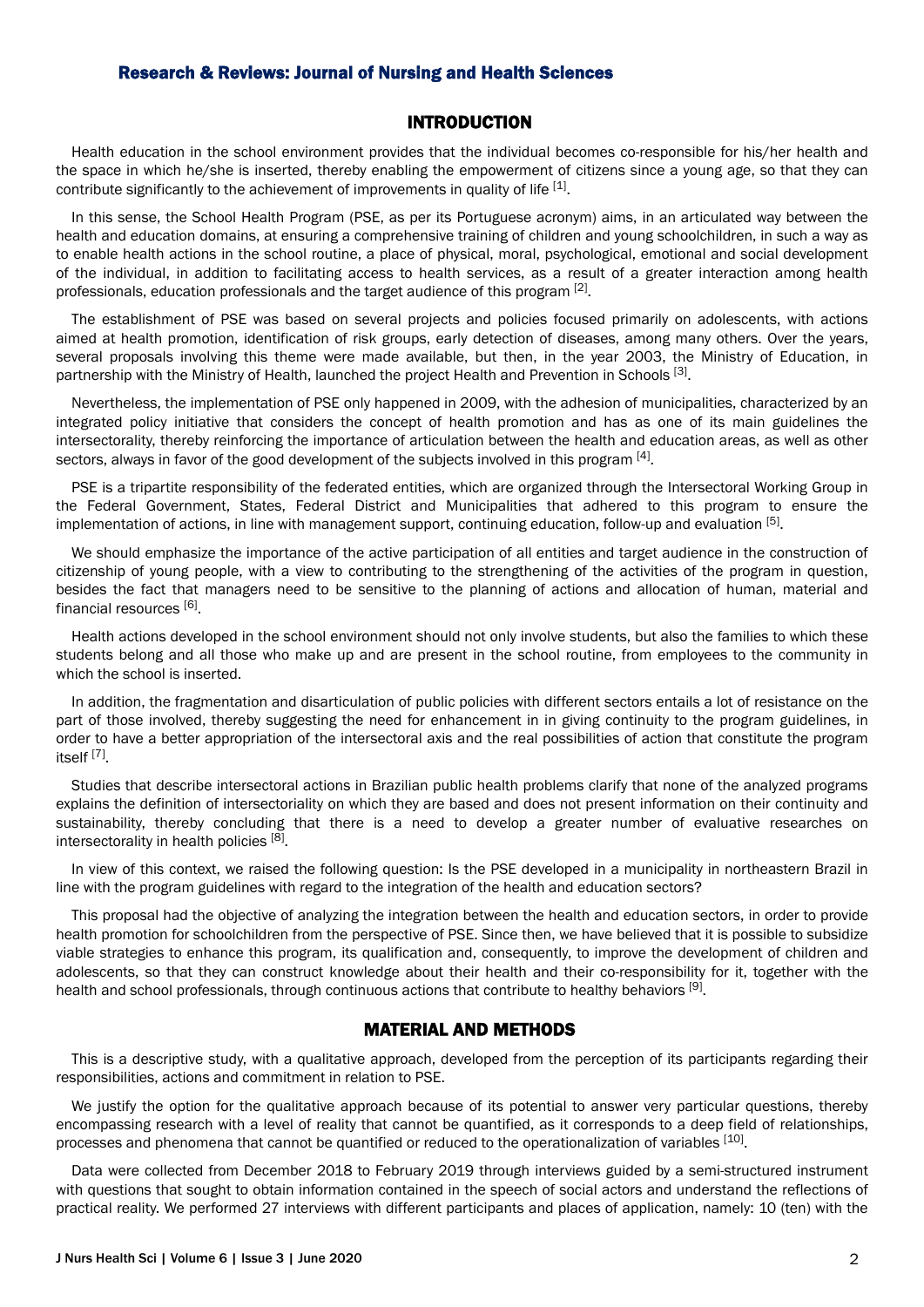health professionals who are part of PSE (nurse, doctor, dentist and professionals from the Extended Nucleus of Family Health and Primary Care) - at the Primary Health Care Unit; 5 (five) with Managers and Coordinators - at the Municipal Departments of Health and Education; 6 (six) with education professionals - at school and 6 (six) with students in their homes, given that the collection coincided with the school vacation period.

We did not previously determined a number of participants in the study, since the saturation criterion was used, according to which the researcher performs enough interviews to allow a certain recurrence of the information [11].

This study included all health and education professionals who agreed to participate in the survey by signing the Free and Informed Consent Form. As for students, those who expressed interest in participating, who were at home during home visits and whose parents or legal guardians signed the consent forms inherent to the research were included.

The data collected guided the identification of PSE actions performed by health, education and management professionals, as well as the difficulties and strengths found by them for the full implementation of the program-related actions and the impacts of these actions for schoolchildren. Each interview received a code identified by the initials of each participating category, followed by the number in ascending order, according to his/her performance, thereby preserving the identity of the participant and the confidentiality of the research. For this purpose, according to the Portuguese language acronyms, we considered PS for health professional; PE - education professional; G - manager; and E for schoolchildren, followed by the numerical order in each interview held.

The audios of the interviews, with previous authorization from the participants, were recorded on a digital device, so that there was no loss of answers or interruptions of thoughts. These audios were transcribed in full by the researcher and analysed through content analysis of thematic categorical type based on Minayo [10], which gave rise to five categories:

I - PSE, a program distant from the local health context;

II - PSE, specific actions and vertical planning;

III - PSE, a program of disintegrated responsibilities among its actors;

- IV The potentiality and challenges faced for the practice of PSE; and
- V School Children and PSE: "I do not know much".

The study was approved by the Research Ethics Committee of the School of Public Health of Ceara, with opinion n° 3.059.629, and complied with all the recommendations contained in Resolution 466/12 on research involving human beings of the National Health Council of the Ministry of Health [12]. Participants signed a Free and Informed Consent Form and/or Informed Assent Form.

# RESULTS AND DISCUSSION

The study had the participation of four groups, namely: health professionals from a PHCU, education professionals from a school in the same territory as the PHCU, health and education managers, in addition to students. We should underline that the number of participants was not previously determined, since the field stage showed the sufficiency of meanings expressed in the interviews, which made it possible to answer the research objective. From the content analysis, the results were grouped into five categories, as described below:

### Category I - PSE, a program distant from the local health context

From the analysis of the speeches, we noticed that all professionals, both those in the health and education teams, such as, for example, teachers and managers, understand about the importance of this program and the virtue of actions that articulate health and education, as can be seen in the statement:

"A program of paramount importance for Primary Care, of a partnership between primary care and other sectors, for example, education, where the question of the intersectoriality of activities is held, when health professionals go to education sectors to provide the service from postural guidance, nutritional assessment and other provisions" (PS3).

Despite the understanding of the importance of the aforementioned program, we found that professionals, both in health and education sectors, for example, managers have little knowledge about the PSE operation, falling short of the information contained in the legislation and texts of this program, which highlights the need for continuing education about the structure, guidelines, objectives, components and actions of PSE, so that these professionals have ownership over the program and can judge, intervene, implement and make the activities actually happen.

In a study conducted with Community Health Workers (CHW) and teachers on the importance of PSE [13], authors stated that this program was important and emphasized the benefits arising from the inclusion of health in the school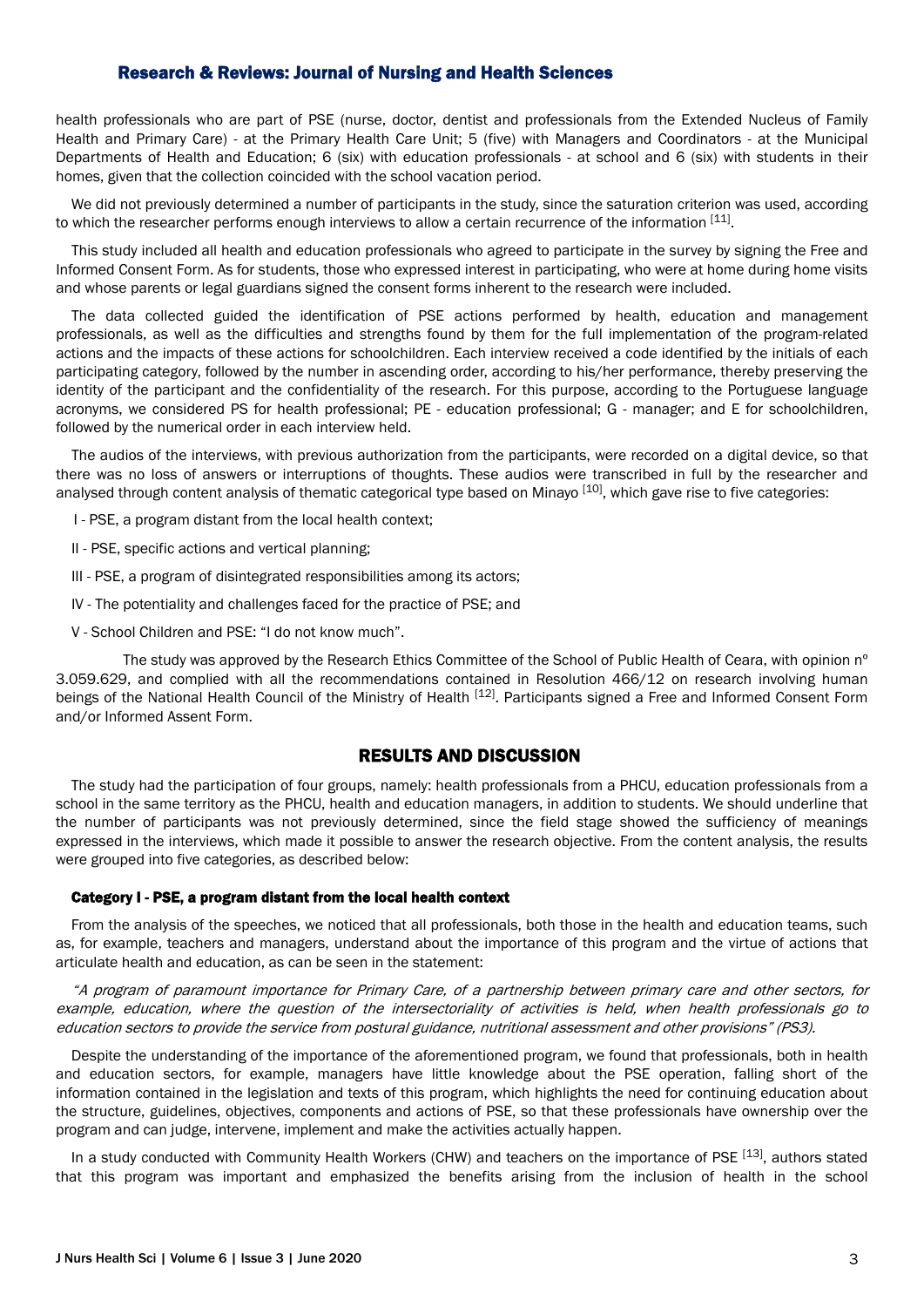environment, such as quality of life for students and improved access for this population to health services, thereby positively affecting education.

A point to be highlighted when inferring shallow or superficial knowledge about PSE refers to the periodicity of the program-related actions. Unfortunately, professionals do not see PSE as a program of continuous and permanent actions, they understand this program as a punctual activity, restricted to a certain time of the year, with vertical planning and targeted actions without any flexibility and without forming a bond or minimal interaction, as depicted in the following speeches:

"Once a year, nutritionists assess the weight and height together with the local team to classify the BMI of our children..." (PS2);

"The periodicity should be more frequent, I only went to school twice, it was supposed to be a monthly thing, you followingup it, being always there at school or every 15 days, something like this ..." (PS6);

"I see it's mainly by campaign, I believe it's more by campaign, in the case of they usually come to give orientation on oral health, but vaccines are by campaign" (PE2).

The low frequency of actions can also be related to the insipient knowledge about their responsibilities regarding the program in question, where PSE is then characterized by specific actions, without forming a bond, as well as participatory planning in the sectors [14].

In the same vein, the studies [8,15] point to an expressive lack of knowledge about the program and the way of operation of other sectors that integrate it, besides the reductionist views about it, whether in the normative, conceptual and/or practical sphere.

The disarticulation of the education and health sectors and also the lack of availability of professionals to work with adolescents in health activities at school, besides actions in a punctual and discontinuous way, only by management guidance, was also found in a survey conducted in a large capital, thereby showing that the existing incompatibility in the PSE context is not restricted to small towns in the countryside [16].

Interministerial Ordinance nº 1.055/2017, which redefined the rules for the PSE adherence, informs that all agreed actions, according to the analysis of the territory, should be carried out during the cycle period (24 months) and should be aligned with the school curriculum and the integral education policy <sup>[5]</sup>.

The PSE Managerial Handbook provides actions, agreed goals and the periodicity of each action, in addition to emphasizing that, for a given period, the activities should include the same students. Based on these determinations and the speeches of the participants, we can observe a non-conformity of the actions and frequency of the municipality that hosted the present research [17].

### Category II - PSE, specific actions and vertical planning

With regard to the development of actions in the PSE context, the present study revealed a scenario of repetition in the accomplishment of these actions, regardless of the professional category, in addition to highlighting a program with restricted actions, little disseminated, and that poorly contemplates the actions envisaged in the current legislation:

"And the action to be taken is specifically to measure and weigh students. Moreover, the lectures that are most frequent are on leprosy, which were the ones that were worked on in the two years that I was present, that is, they addressed the prevention and screening of leprosy" (PS1).

"From what I saw, I know that there is one action where they perform fluoride application, a professional comes, she examines, looks at the mouth, looks at the teeth and such, and also offers some lectures ..." (PE1).

"The actions that are developed by the team are a matter of weighing, measuring the children, they also deal with worm infestations, or some issue that has already been indicated by the program: leprosy, vaccination" (PS3).

"So, what we try to perform: supervised brushing, there is also, you go to school, look at the decayed teeth, missing, filled teeth of these children ..." (PS6).

"What has been happening lately is the issue of vaccines ..." (PE6).

The description of these statements shows that the actions developed as belonging to the PSE context are taking place without analyzing the needs of the territory, leaving these activities, sometimes, outside the context experienced by students of that assigned area. The analysis of actions based on territory would have the purpose of bringing health actions closer to the reality experienced by students, thereby making them more involved, which would facilitate the approach, the understanding and, especially, the dynamics of this learning process.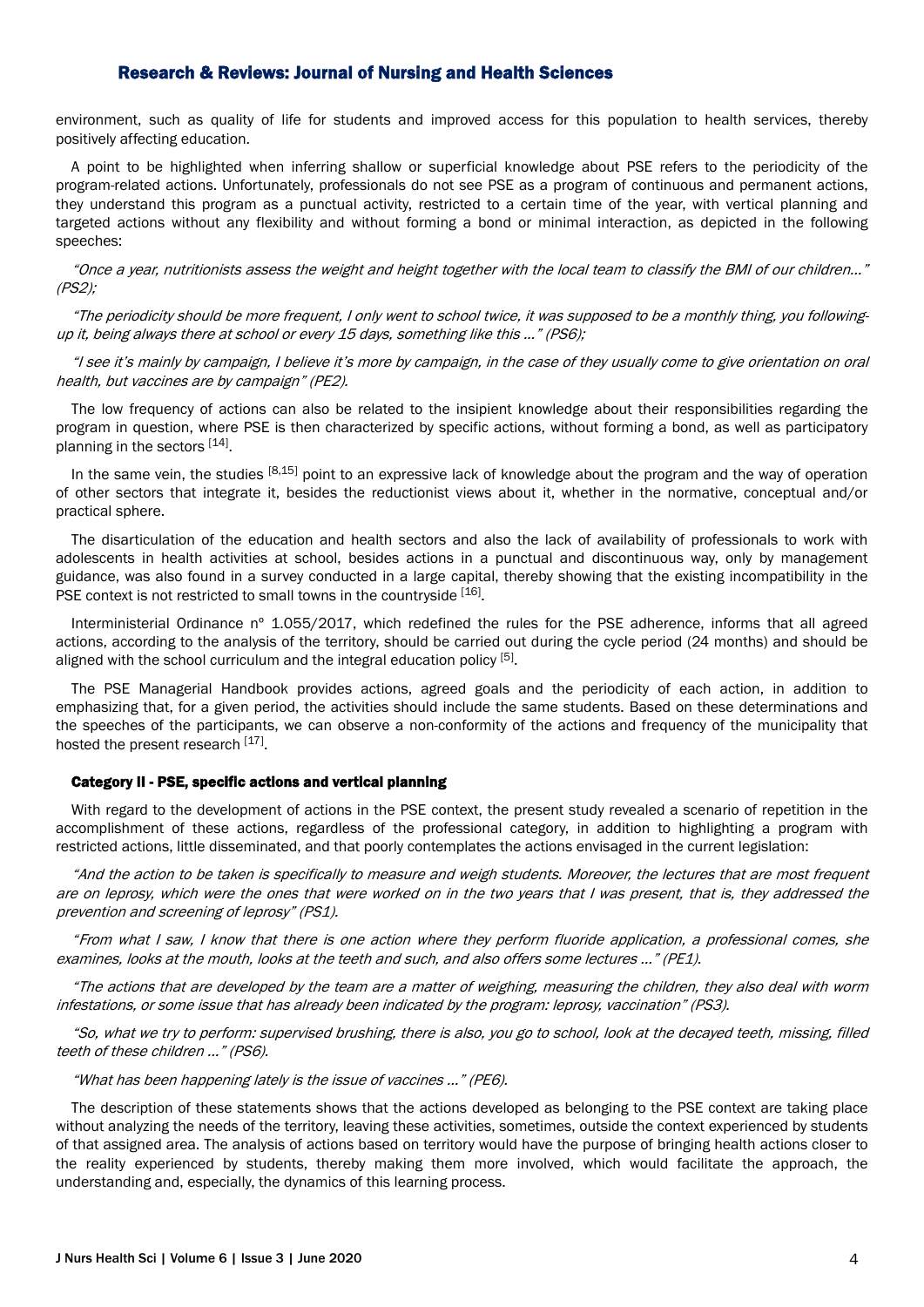The PSE Managerial Handbook clarifies that the 12 proposed actions are part of the set of minimum actions to be accomplished by the municipalities and that are contracted through the municipal commitment term; therefore, they should be seen as an initial list of essential actions [17]. Despite these actions, there is the possibility of optional actions or more relevant to a given territory. All these actions, whether essential or optional, should be planned and developed according to the needs arising from the reality in which the students are introduced, thereby becoming able to adapt the actions proposed by this program to the local context.

From the analysis of the speeches of this research, we noted that the minimum agreed actions were not held in accordance with the program regulations. Among the actions set out in the Municipal Plan of the School Health Program (PMPSE, as per its Portuguese acronym), there are: PSE 2018 Youth Protagonism Contest; To implement the "Health Promoting School" Project and the "EDUCASAÚDE" Theater Project; "Be Happy, Without Drugs" Project – Prevention and Intervention in Adolescence; Acquisition of Material and Equipment (Inputs) to promote and publicize the PSE actions; Continuing Education for School Pedagogical Coordinators, Teams (FHS) and Community Health Workers (CHW); Establishment of the "Teen Space" for Adolescents in the Primary Health Care Units in Tauá; Workshops for the use of the Adolescent's Handbook on STI-AIDS, Reproductive Sexual Health and similar projects; and PSE Municipal Forum [18].

#### Category III - PSE, a program of disintegrated responsibilities among its actors

The professionals involved in the PSE actions, whether they are teachers, managers or health professionals "understand" that they have responsibilities towards this program. Nevertheless, minimally, since they believe that their professional category has less responsibilities, thereby exempting themselves, in most cases, from the duty to promote health. This characteristic pervades some health professional categories, but mainly teachers, who, in their speeches, even mention that they abandon the classroom at the time of implementation of the activity, thereby entailing ignorance of the theme of the action, as can be read in the following statements:

"I have no knowledge about that (responsibility); in fact, I just go as a matter of support, because, as for the category I represent, it has not been given me any information about my responsibilities, I just go to watch the team" (PS1).

"My responsibility in relation to PSE is only once a year, when there are these assessments (anthropometry)" (PS2).

"So, my responsibility, if there is one, I don't even know what it is, what is my role when these professionals come to develop these actions here at school" (PE1).

"I have a responsibility, but for the rush and also for trusting my mate, I knew she mastered the subject, I knew the responsibility, but it wasn't because of the schedule" (PS5).

"My responsibility would be basically that, treating patients who are in pain and giving a better quality of life, guiding both children and teenagers and the family ..." (PS6).

"Accordingly, we all have responsibilities; however, as it is a program and there are people responsible, I think they should get know how to deal with it, in order to plan together, that is, the exact day he would come to us, so that we could plan too" (PE3).

Based on the PSE Managerial Handbook, we can understand that the health activities to be developed should be part of the school political-pedagogical project, thereby meeting the expectations of teachers and, especially, students. The themes to be worked on by means of PSE should be discussed in the classroom by teachers, advised/guided by health personnel or directly by health professionals, with actions previously scheduled and with the support of teachers [17].

We highlight the importance of local planning, grounded on the principle that actions take place in the territory and, it is from the critical and analytical perspective on it, that actions and solutions should be prioritized, thereby clarifying the need for prior and joint planning of sectors.

We should also highlight that some professionals understand their functions only as support and when they are called or oriented, which demonstrates the lack of ownership over the program and commitment to health promotion, which is the building block of primary care.

From the research carried out on the School Health Program: in the view of health professionals [19], we understood that health professionals hold the PSE actions by individualizing their responsibilities, thereby limiting them to their professional scope. For this reason, it is important to emphasize that, for a good progress of this program, it is essential that each professional is aware of the relevance of the issues that are being faced and the clarity of their role in the project, thereby avoiding the establishment of poor partnerships, where only one actor assumes all the responsibilities.

### Category IV - The potentiality and challenges faced for the practice of PSE

Among the factors that hinder the implementation of the program in question, we noted the lack of materials for activities, schedules overcrowded with other activities that made it impossible for health professionals to participate in the actions of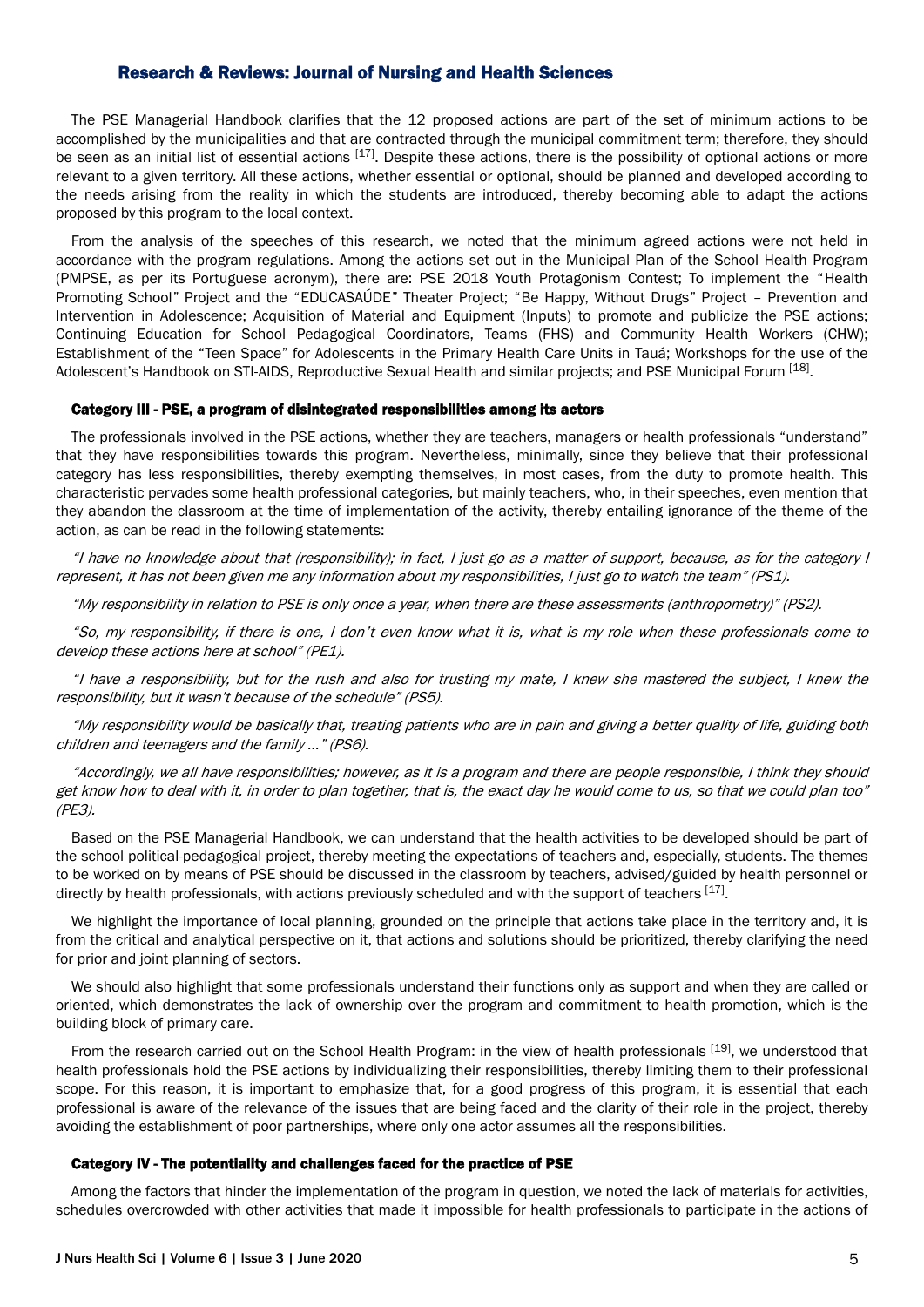this program, in terms of mastering the subjects and dealing with young audience, as well as the absence of parents in the activities, which sometimes constitute barriers for the consolidation of successful actions, since they need continuity of care at home, especially when actions were developed for children in kindergartens, where care guidance is necessary for the success of the action or when the actions required permission from those responsible:

"They often throw things on the NASF [Family Health Nucleus], which shouldn't happen, ok! Completely on the NASF. I'll even tell you, there's no material, they want us to go to schools at the time of assessment, we don't have a scale, a tape, a stadiometer, we don't have any material, but he [head] wants us to have done it, check the children's weight and height, so they don't give us the tools to work on, at least the basics, ok! And they want us to work miracles" (PS2);

"And some teachers complain because, during this movie or lecture, people remain idle, which usually implies disorder, fights, discussions, I think that if the lecture were really more informative, it would be more useful ..." (PE1);

#### "I've been here for a year and I haven't had the opportunity to go yet because of my overcrowded schedule" (PS5).

These excerpts reveal structural problems, indefinite responsibilities, lack of basic material required for the accomplishment of tasks, and it is still possible to observe the lack of commitment and zeal of some professionals with health promotion actions, which encompass both the Primary Health Care (PHC) actions and the PSE actions.

Authors point <sup>[20]</sup> to the need for greater and better financial investment in PSE, since one of the problems found in their study was also the lack of good materials for the accomplishment of the actions. The incompatibility of schedules, excessive activities and decreased number of professionals for the program-related activities were also found [8], thereby corroborating with the results found in this study.

The lack of partnership with the parents of the schoolchildren is defined as another limiting factor for the development of the PSE actions, since the partnership with the parents for the operation of PSE is crucial, as it comprises a valuable strategy for the continuity of the actions of this program in the family environment. They also complement that the parents act as important collaborators in the identification of risk behaviors and in the mapping of possible solutions. Accordingly, the goal is to bring parents closer to professionals and include them in the planning and actions of activities, with a view to achieving a better use of this program [6].

We noted a discrepancy in the speeches of the research participants regarding the integration between the health and education sectors, where the main mentioned complaint was the lack of communication among teachers, managers and health professionals, thereby denoting imposed activities, without prior and joint planning. Conversely, many respondents stated that there was a good integration between health and education professionals, as shown in the following conversations:

### "Planning arrives already prepared by coordination staff, we just run it ..." (PS1).

"The head comes to us and tells us that there'll have an action in a given day, often already said only on the exact day; today there is a visit like this, there is a lecture about it, you should send the students to the video room on this schedule, this certain class" (PE1).

"These actions are all planned by the person responsible for the PSE schedule, and we just develop them" (PE3).

"I still see a weakness in the issue of developing these activities, because I see that it's more the health team that goes to the schools, goes after them, there is no strong dialogue between these two sectors, that's why it needs to be strengthened yet" (PS4).

"In fact, it exists (trouble), but there are not such relevant troubles, sometimes there is resistance from a professional, but these are things that we talk about, in terms of democratic leadership power, in order to convince the professional to participate and engage for real" (G4).

Once again, we can note that there is no strategic planning in partnership with the entities, thereby demonstrating the fragility of the main characteristic of this program, i.e., intersectorality. These statements bring to light the disparity in the concentration of responsibilities, while showing little commitment to the health promotion policy in question.

The lack of planning and interaction between the sectors, the structural and human shortage of resources, the difficulty of acting in health promotion and PSE activities were related to bottlenecks for the implementation of PSE [16].

The overload of work, the excess of bureaucracy, the management problems and the lack of human resources are also pointed out as problems that lead PSE to become just another policy limited to paper sheets, without concretization in practice<sup>[6]</sup>.

As problematic factors for intersectoral action, some authors mentioned [8] communication difficulties between sectors and between the different levels of management and the professionals working at the top of the system, in addition to the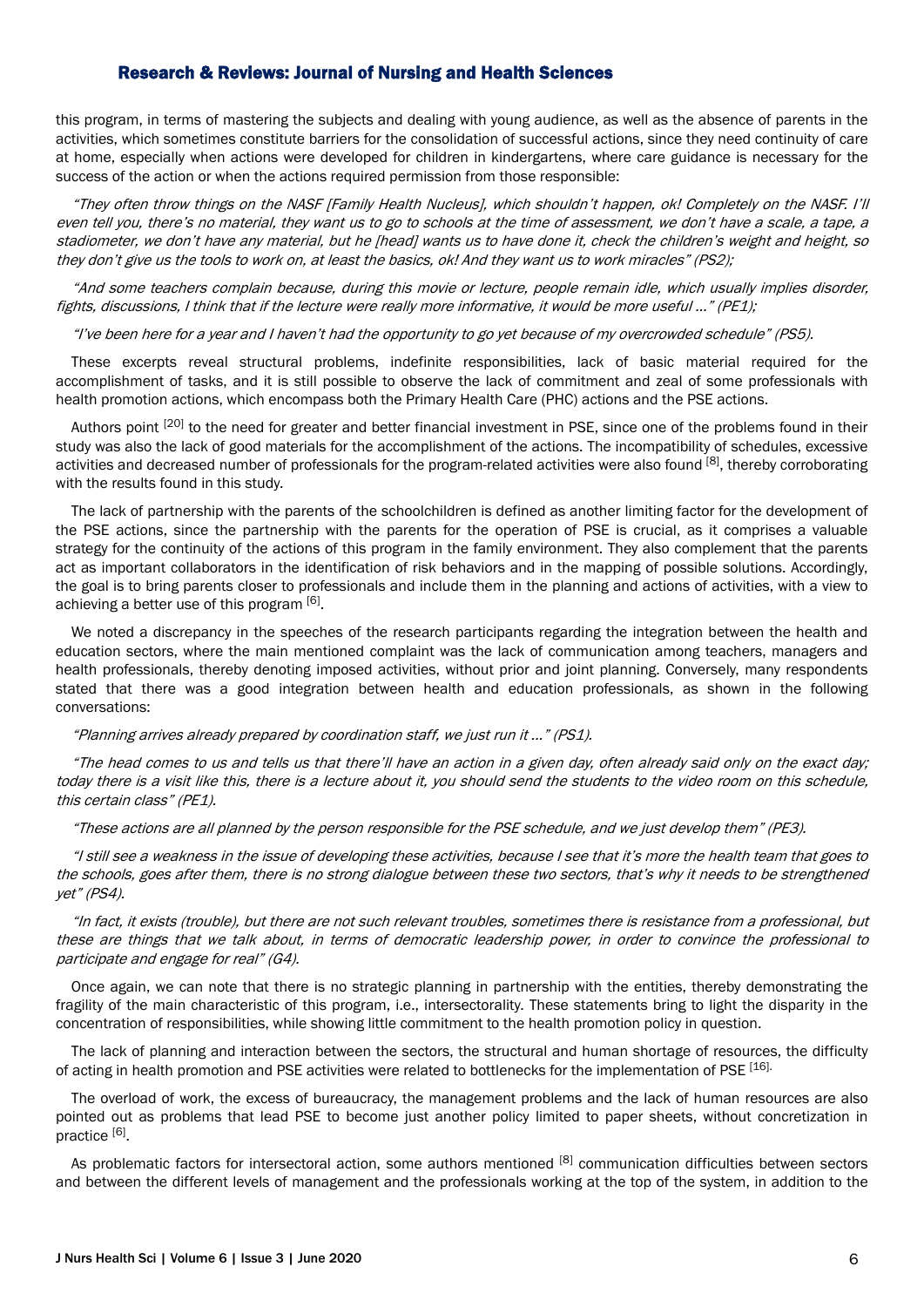failures in meeting deadlines and goals, decentralized planning, disagreements and disrespect between sectors and difficulty in adopting new attitudes.

For this reason, authors defend <sup>[21]</sup> the need for greater investment in prevention projects, such as the current changes in the health area in Brazil, in order to overcome the models of education aimed at curativist care, and the consolidation of an expanded concept in health, which involves and integrates different levels of action: promotion, prevention, treatment and rehabilitation.

Financial and collaborative responsibilities should be the same or very similar for the two portfolios, health and education. One of the causes of the disconnection between health and education is due to the transfer of resources, the time dedicated to the program and the involvement of the stakeholders, which are not equivalent. This reality brings to light the non-compliance with the responsibility of the Municipal Intersectoral Working Group (GTI-M, as per its Portuguese acronym) [22], which should jointly manage the resources available for the implementation of PSE.

Despite the non-conformities found with the research, it is possible to accept the assumption that the surveyed professionals have knowledge about the magnitude of the program in question as being a great potentiality, thereby enabling us to glimpse the transformative potential of PSE, that is, although the study participants have reported little knowledge about objectives and/or responsibilities, they are convinced of the possible benefits arising from the actions implemented in this program, even though they do not accomplish them according to legal requirements.

### Category V - Schoolchildren and PSE: "I do not know much"

Regarding the perception of schoolchildren, we observed a lack of knowledge about PSE, since none of the interviewees was acquainted with the program, thereby demonstrating ignorance about the name of the program, despite being able to list some individual actions carried out at school:

"I don't know much. I know that one day they went there to talk about health. It's a good program" (E1).

"I don't know anything. They arrived there at school, gave medicines, vaccines, gave a lecture on health, on prevention. It's good!" (E2).

### "Not, I never heard about it" (E4).

"I don't know anything, I know that people go there, give lectures, but I didn't even know the name of this program" (E5).

The young participants in the research were able to identify some activities, with an average of eight different themes of actions, but the most present in the speeches were actions to promote healthy eating, oral health and actions to fight the Aedes aegypti mosquito.

A study conducted in Belo Horizonte <sup>[23]</sup>, focused on schoolchildren, informs that the most cited PSE activities were assessments of visual acuity, oral health and supervised brushing, vaccination status and application of HPV vaccine, promotion of healthy eating, body practices/physical activities, education for sexual health, reproductive health/prevention of STD/AIDS, fight against the use of alcohol, tobacco, other drugs, and actions to fight dengue, thereby showing greater dynamism in actions.

Actions aimed at change are related to empowerment, with the education process being responsible for choices and decision making focused on the responsibility for the human life itself, and should be integrated with the knowledge and experience of the student, so that there is development of an identity. Depending on how educational actions are conducted, they can only transmit information, without providing any change in behaviors [23].

Accordingly, it is necessary for schoolchildren to participate in the choice and construction of the topics to be addressed, since a substantial learning is related to their needs and experiences, thereby making references to active methodologies [9] .

The benefits arising from the actions implemented by PSE are still very incipient. Schoolchildren, despite knowing how to distinguish what is bad for their health, still have a certain immaturity to prefer the healthier or more correct, instead of the easier or even more pleasurable.

By studying the perception of elementary school students about the School Health Program [23], it was possible to evaluate the good results by means of the improvement of their perceptions in areas related to physical well-being, family life, financial resources, friends, school life, social acceptance and leisure, thereby showing positive impacts arising from the PSE actions.

Therefore, in their study <sup>[19]</sup>, authors corroborate the hypothesis that the approximation between school and health unit only tends to contribute to helping adolescents to transform scientific information into healthy behaviors and, consequently, change their habits.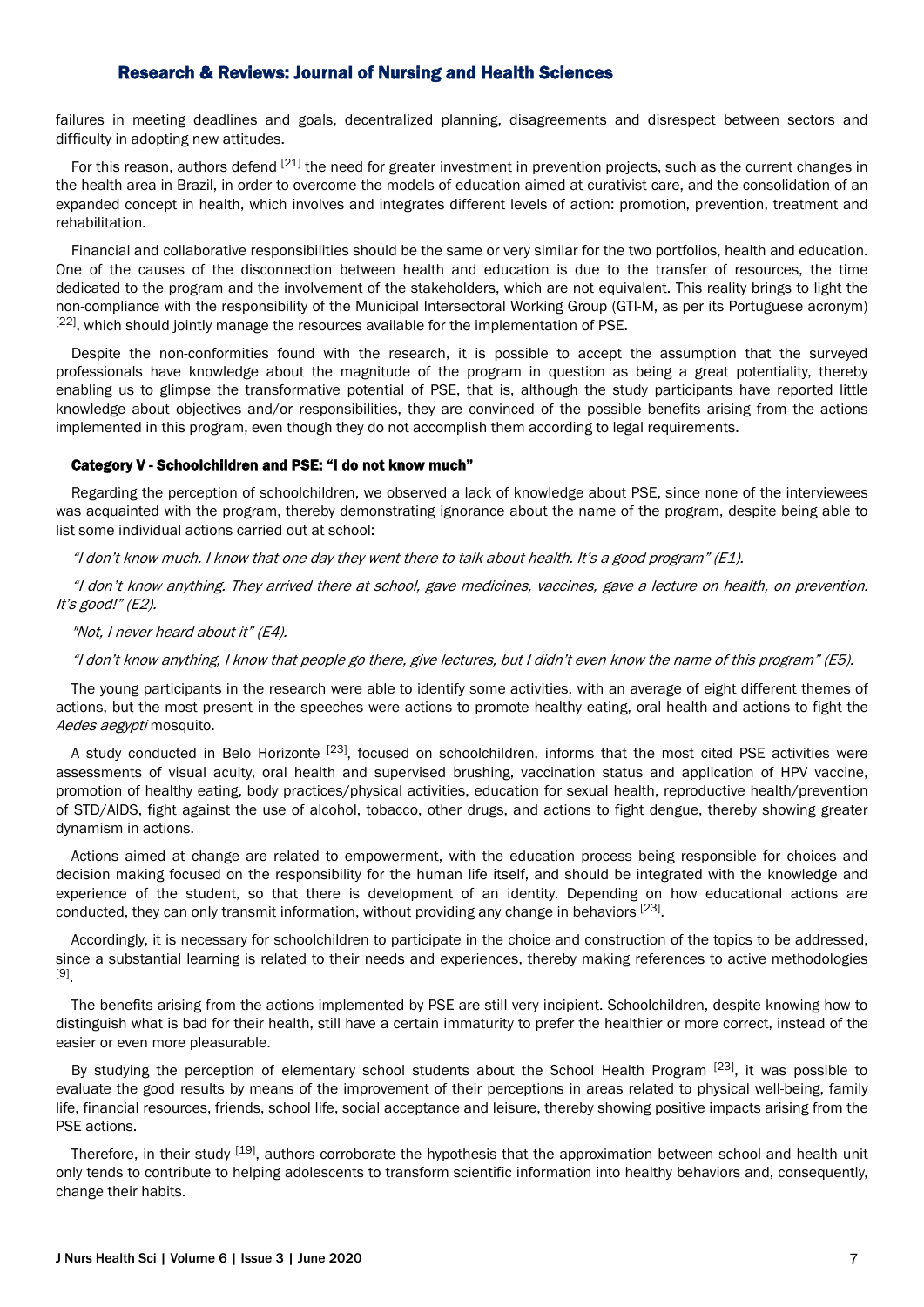The lack of bonds between health professionals and schoolchildren was clearly expressed in this research, showing once again the way in which activities are carried out, which does not converge with the approach of the health team in their territory, nor with the increase in access to health services on the part of adolescents, unfortunately.

The lack of bonds and the low frequency of actions contribute to the non-approximation of these schoolchildren. The manifestation of this distance gains significance among adolescents in the face of risks and vulnerabilities, such as: the practice of immature and unsafe sex, the spread of sexually transmitted infections, the prevalence of unwanted pregnancies, the use and abuse of alcohol and other drugs, the violence, which are situations that could be avoided or mitigated if there was greater control over these issues that often contribute to interrupting dreams, adding distress, anticipating responsibilities and imposing an early maturation [20-23].

# CONCLUSION AND FINAL CONSIDERATIONS

The study enabled us to identify that the majority of health professionals, as well as managers, have a relatively short time in their functions or positions, which could explain or not the fragilities in relation to PSE. On the other hand, teachers seasoned in their activities, with more than 10 years of service, also did not demonstrate greater knowledge or interest in this program, which suggests that the length of service does not have a positive impact on the acquisition of ownership over PSE.

Health promotion actions are often secondary to health care actions, by health professionals, as opposed to the axes of primary health care. Accordingly, we can understand the need to include health promotion actions in the schedule of health professionals, as well as in the routine of education professionals, so that there is a full and constant involvement. The act of recognizing the power of health promotion actions should be the first part of the process for the actual achievement of intersectorality.

As for the responsibilities of those involved, we noticed a considerable distance in the practice of common competencies, where we still perceived that health professionals, including some managers, are closer to the planning and accomplishment of the program, but still carried out individually. Planning does not manage to integrate all the actors, thereby excluding from this process the target audience, i.e., the students themselves, besides hindering participation and commitment in the scope of the health of these schoolchildren, which should be participatory and collaborative, thereby becoming integrated and with co-responsibility. It was not possible to identify program evaluation actions among managers, nor among teachers and health professionals.

We identified other challenges that hamper the progress of the PSE activities, such as the lack of materials for the activities, lack of mastery of health professionals in dealing with the young audience and the absence of parents in the activities; therefore, we should consider the need to know about the program on the part of the school community, thereby legitimizing the importance of continuing education activities concerning health promotion and PSE.

Based on the viewpoint of the surveyed students, it was not possible to determine positive impacts arising from the actions, but it was understood that the actions happen in a still very incipient way, as there are no integral and permanent actions capable of forming bonds between professionals and schoolchildren, which is, once again, opposed to the PSE and primary care legislations.

Moreover, it is important to implement more dialogical and reflective initiatives, based on their own experience, so that all actors in this program, managers, health and education professionals, schoolchildren and their parents or legal guardians can, based on the construction of knowledge about this program and its potentialities, envisage the fragilities and develop mechanisms of approximation and integration to construct an authentic intersectoriality from the perspective of participative social construction.

# REFERENCES

- 1. Silva KV, et al. Training of adolescent multipliers from the perspective of health promotion core competencies. Rev Bras Enferm. 2018;71:89-96.
- 2. Sousa MC, Esperidiao MA, Medina MG. Intersectoriality in the Health at School Program: evaluation of the politicalmanagerial process and work practices. Cienc Saude Coletiva. 2017;22:1781-1790.
- 3. Silva AA. Evaluation of nurses' performance in the prevention of STD / AIDS in the school health program [dissertation]. Fortaleza: Federal University of Ceara. 2013.
- 4. Gomes LC. The challenge of intersectoriality: The experience of the Health at School Program (PSE) in Manguinhos, in the municipality of Rio de Janeiro. Rio de Janeiro: National School of Public Health. 2012;173:791